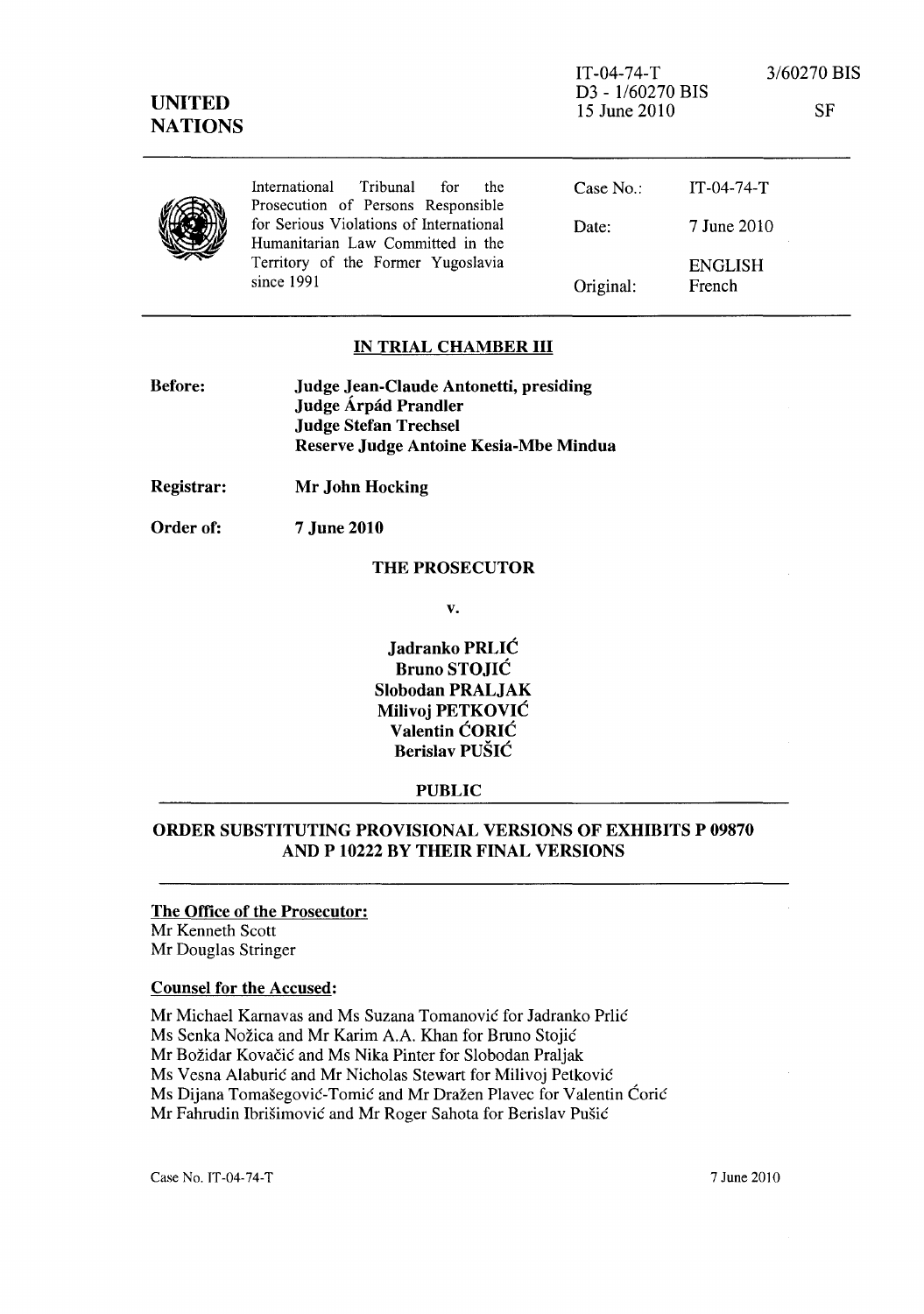**TRIAL CHAMBER III** ("Chamber") of the International Tribunal for the Prosecution of Persons Responsible for Serious Violations of International Humanitarian Law Committed in the Territory of the Former Yugoslavia since 1991 ("Tribunal");

# *PROPRIO MOTU,*

**NOTING** the "Decision on Prosecution Motion to Admit Testimonies Pursuant to Rule 92 *his* of the Rules (Jablanica)", rendered by the Chamber confidentially on 12 July 2007, in which the Chamber admitted under seal the transcript of the testimony of Witness D in the case of the *Prosecutor v. Mladen Naletilic and Vinko Martinovic ("Naletilic* Case") marked as P 09870,

**NOTING** the "Decision on Prosecution Motion for Admission of Evidence Pursuant to Rule 92 *his* of the Rules (Heliodrom and Generally)", rendered by the Chamber confidentially on 12 December 2007, in which the Chamber admitted under seal the transcript of the testimony of Witness AC in the *Naletilic* Case marked as P 10222,

**CONSIDERING** that the Registry informed the Chamber that the provisional versions of the transcripts admitted under number P 09870 and P 10222 have not been replaced by their final versions in the *ecourt* system,<sup>1</sup>

**CONSIDERING** that the Chamber deems that it is not in the interest of justice for evidence to consist of unofficial or unrevised transcripts that include potentially confidential information and that do not reflect the accurate and full recording of previous proceedings,

**CONSIDERING** that the Chamber deems it necessary that the transcripts of previous cases admitted in the present case and uploaded onto *ecourt* are the final versions and to order the Office of the Prosecutor ("Prosecution") to replace, in co-operation with the Registry, the provisional versions of the transcripts admitted under numbers P 09870 and P 10222 by their final versions,

 $1$  The Registry informed the Chamber of this in an email dated 10 May 2010.